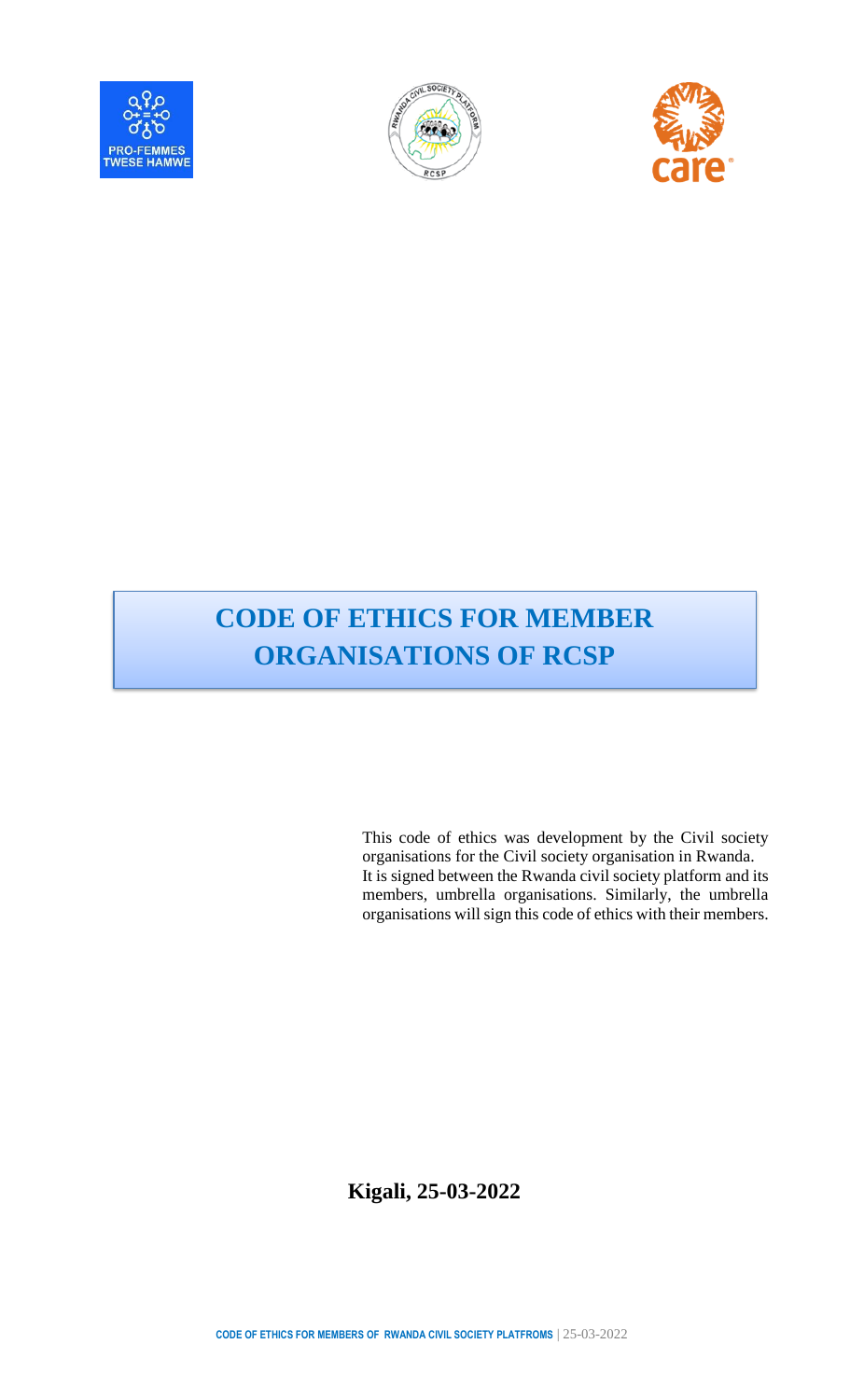#### **DECLARATION**

By signing this agreement, I commit my organisation to upholding LTA principles, good governance standards and practices as defined in this code of ethics.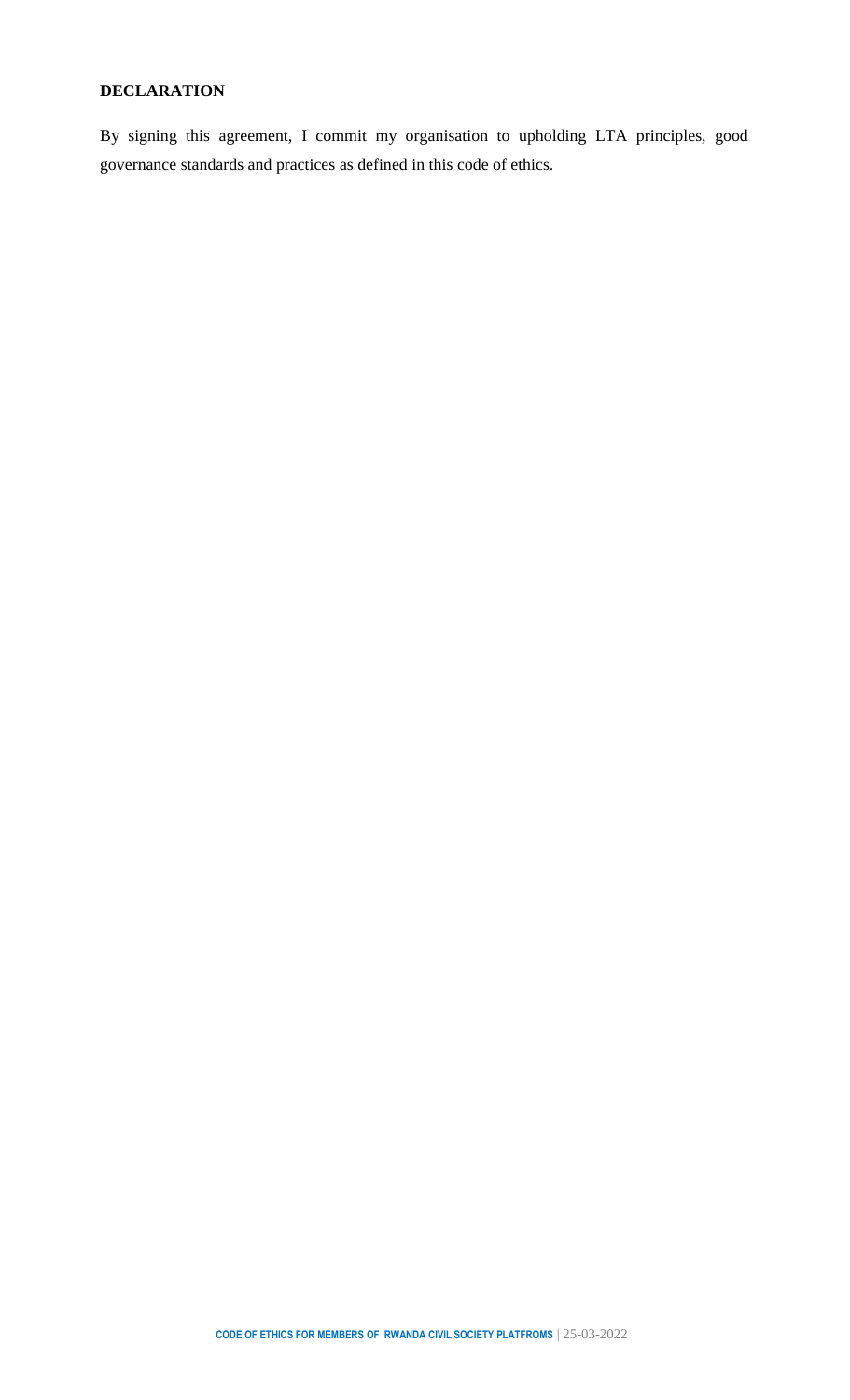#### **1 PREAMBLE**

The need to practise good conduct in carrying out the role and functions of the civil society organisations in Rwanda is very crucial. The Rwanda Civil Society Platform (RCSP) initiates this LTA Code of Ethics (hereinafter also referred to as The Code) for the guidance of all RCSP members. The Code of Ethics is aimed at fostering good relations between the RCSP and its member umbrellas, between umbrellas and member organisations and between organisations themselves. The code will also foster good relationships between CSOs and the constituencies they serve and ensuring that all activities implemented by CSOs are responsive and conducive to the attainment of a high level of respect among practitioners, beneficiaries, donors, partners and government.

This affirms the responsibility of Civil Society Organisations to serve the collective interests of the people all around the country and to uphold and defend their freedoms, social justice and human rights. As practitioners and development actors, we are required to exercise good faith, judgment in implementing our programs and cultivating relationships with various partners we interact with.

Recognising that since no Code of Ethics can anticipate every situation, personal integrity and honour should guide every decision and action carried out by leaders in the name of the civil society organisations in Rwanda. The success of this Code in maintaining high standards of professionalism among every CSO signatory shall ensure that leaders, members and employees are adequately acquainted with the values, principles, standards and commitments of the LTA Code and guided by them.

## **2 PURPOSE**

In the last few decades, CSOs have played a prominent role in influencing local, national and regional policy-formulation. They have, in certain instances, taken over roles and duties that traditionally belong to the government and have demanded high standards of transparency and accountability from key partners.

CSOs have become key players in the democracy movement in several countries. In Rwanda, CSOs played a key role in various domains that greatly contributed to the social and economic transformation of the country both at national and local levels.

Within the aim of enhancing civil society capacity, trust and influence, the RCSP with its affiliated member umbrellas, commonly as one voice, calls for the strengthening of legitimacy, transparency, accountability, credibility and acceptability of their members and partners. It is therefore imperative for the CSOs wishing to engage with the RCSP and Umbrellas to set out clear standards of accountability, credibility and transparency.

The purpose of this code of ethics, which would mandatorily apply to all CSOs seeking accreditation with the RCSP and Umbrella Organisations, is to lay down a set of standards, core values, guiding principles and commitments which every member of RCSP must adhere to in order to set gold standards for CSOs in Rwanda.

The Code would also be recommended for wider usage as a voluntary standardof self-control and good governance by CSOs in Rwanda, as well as provide benchmarks to use for the selfcontrol and evaluation. It will contribute to the good image and reputation, trust, excellence and sustainability of CSOs.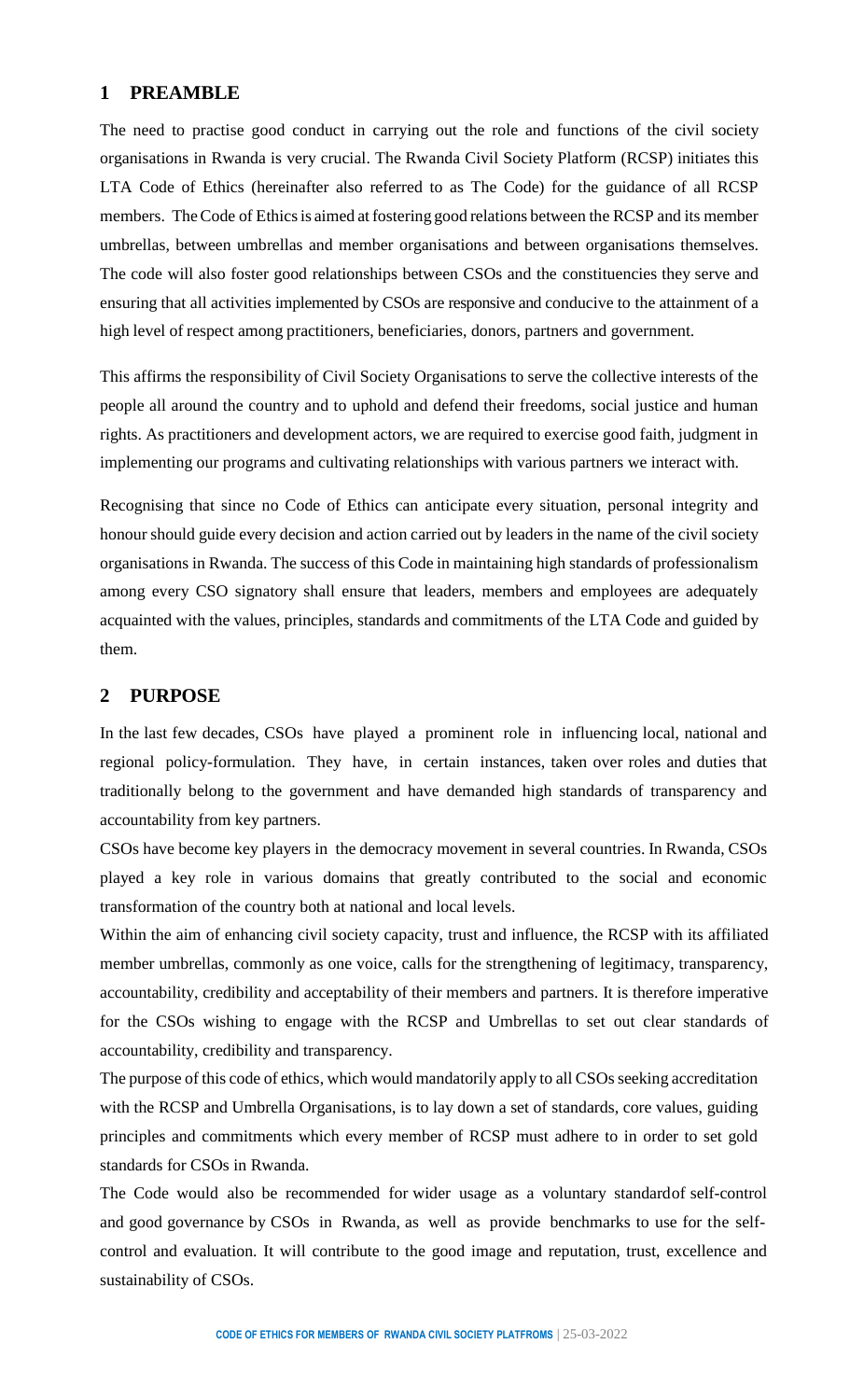## **3 DEFINITION OF KEY TERMS**

- **3.1. Civil society organisation** refers to the arena, outside of the family, the state, and the market, which is created by individual and collective actions, organisations and institutions to advance shared interests<sup>1</sup>.
- **3.2. Non-Governmental Organisation (NGO)** is a private, not for profit, organisation, autonomous and independent of all actors such as government, donors and businesses and which is aimed at promoting sustainable cultural, economic, intellectual, and social development of specific interests of target groups. The umbrella term NGO includes charities, associations, foundations, geographic or interest-based community and advocacy groups operating as an association of persons or as an artificial legal entity.
- **3.3. Governing Principles** mean the principles that are articulated which govern a NGO's governance and administrative structure as well as how it conducts its relationship with various stakeholders.
- **3.4. Code of ethics** refers to a document that sets out an organisation's ethical guidelines and best practices to follow for honesty, integrity, and professionalism.
- **3.5. Legitimacy** refers to perceptions by key stakeholders that the existence, activities and impacts of CSOs are justifiable and appropriate in terms of central social values and institutions. It is the right to be and do something in society, a sense that an organisation is lawful, admissible, and justified in its chosen course of action.
- **3.6. Transparency** refers to the "openness of processes, procedures and values of CSOs; the proactive public disclosure and dissemination of information that should be in the public domain. Transparent procedures include open meetings, financial disclosure statements, clear board elections and governance procedures, access to information on budgetary review, audits" etc.
- **3.7. Accountability** is about being open and sharing information about your responsibility responding to what you do, how you do it and why you do it the way you do: answerability, responsibility, liability. For a CSO to be accountable, it needs to be transparent about what it is doing, what it is planning to do and how it is performing in relation to the mandate and goals it has set itself.
- **3.8. Sustainability** refers to the ability of something, of an organisation to maintain or "sustain" itself over time.

 $\overline{a}$ 

<sup>&</sup>lt;sup>1</sup> Definition by the World Alliance for Citizen Participation (CIVICUS) through its project "*the Civil*s Society *Index (CSI)*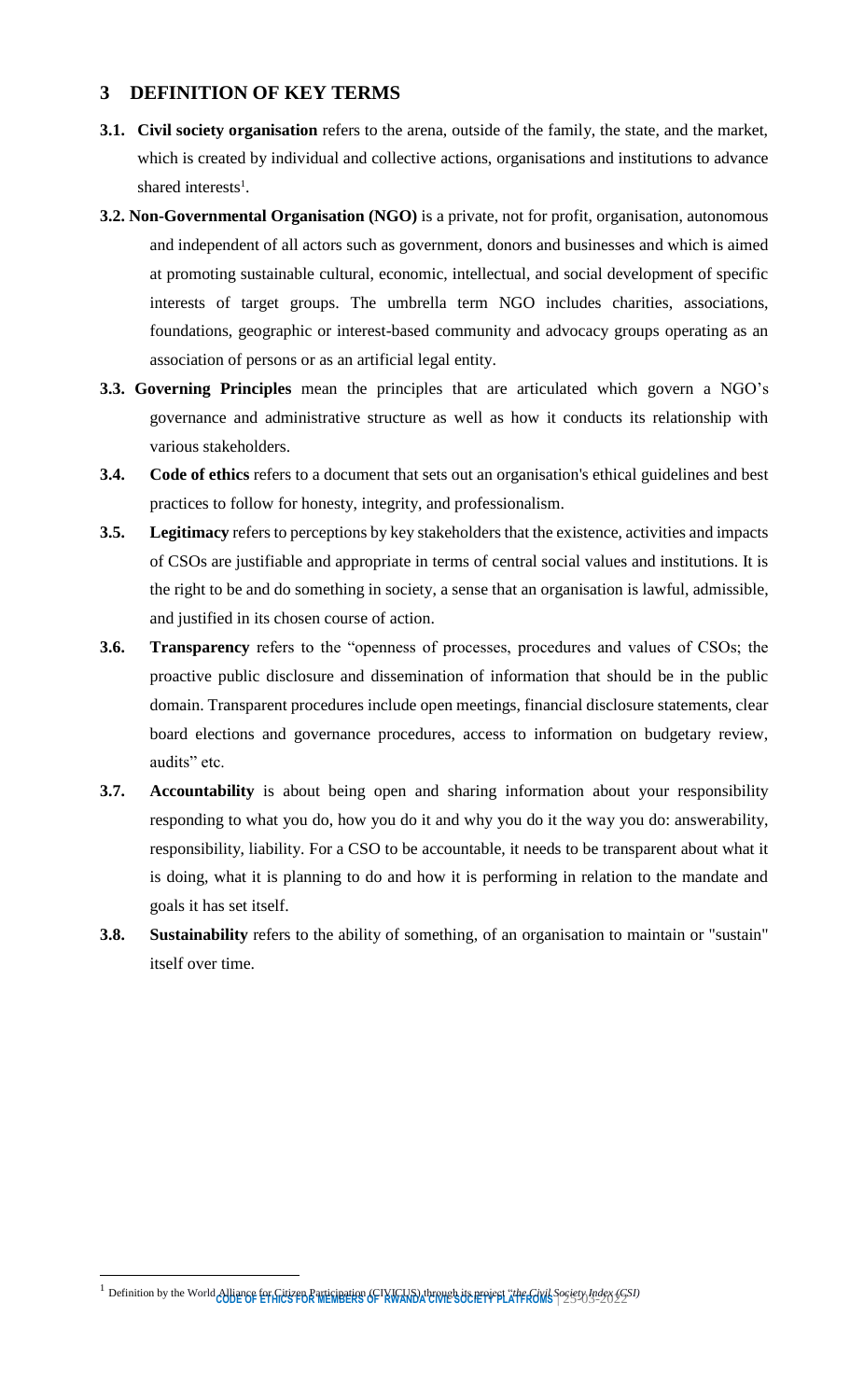## **4 CIVIL SOCIETIES' CORE VALUES ATTACHED TO LTA**

The values of the CSOs, as concepts, can be synonymous with "principles" and it means the guidelines or the borders of values within which CSOs operate, and to which they must adhere. Such values are critical measures of civil society's legitimacy, and form the foundation on which work is performed and which determines CSOs' behaviours. For the implementation of this particular code, as CSOs signatories we share the following core-values:

#### **4.1 WE LIVE AND WORK BY COMPASSION**

This core-value is universal and it is the essence for the reason of being of our organisations. It entails our commitment to speak for our members, beneficiaries, and for the voiceless in search of their empowerment and dignity or provide direct support to vulnerable people, groups and communities in need. The birth and rise of our CSOs are built on a commitment to create a society and a world that is fit for all people, many of them with the least power and consideration through putting into action the values of empathy and humanitarian commitment<sup>2</sup>. Compassion remains a signature value for our existence and active role in the society more than ever.

# **4.2 WE ARE AUTONOMOUS**

 $\overline{a}$ 

 $\overline{\phantom{a}}$ 

We are free to focus on any topic of common or public interests without limitation. We are governed by our own laws, which define our vision, mission, goals, strategies, internal policies, internal and democratically decision-making bodies elected by ourselves, and management rules. Our CSOs may take part in public discussions but should keep our stand bound by mandatory codes of ethics written into our founding documents, Rwandan laws and international and universal principles of Civil Society. We agree on the centrality of autonomy as a CSO characteristic, and this is usually referred to as the freedom and independence of civil organisations to set our own agenda without the direct intervention or dictation from external forces, especially the state and/or donors.

#### **4.3 WE ARE GUIDED BY VOLUNTARISM SPIRIT**

Our CSOs vary from small membership organisations, informal, semi-formal, registered or not mainly engaged in self-help activities, to large and medium scale organisations engaged in all sorts of service delivery, sustainable development and advocacy activities. Accordingly, we exhibit differences in our style of organisation, internal democracy, and level of membership participation. Our programmes, which reach the most vulnerable people and communities, would not be possible without the kindness, unselfish caring, expertise and passion of our members and leaders.

#### **4.4 WE BELIEVE IN PLURALISM, DIVERSITY AND COMPLEMENTARITY**

The notion of plurality indicates us not only the large number and types of associations and organisations occupying the sphere we belong in, but also the diversity of interest objectives, organisational forms and capacities we have. We are not a uniform and homogeneous group of institutes. On the contrary, we are institutions with a myriad of particular interests, which have an institutional form or an institutional expression. We believe in diversity and work in complementarity between ourselves and in partnerships with other actors whom we share the same goals.

**CODE OF ETHICS FOR MEMBERS OF RWANDA CIVIL SOCIETY PLATFROMS** | 25-03-2022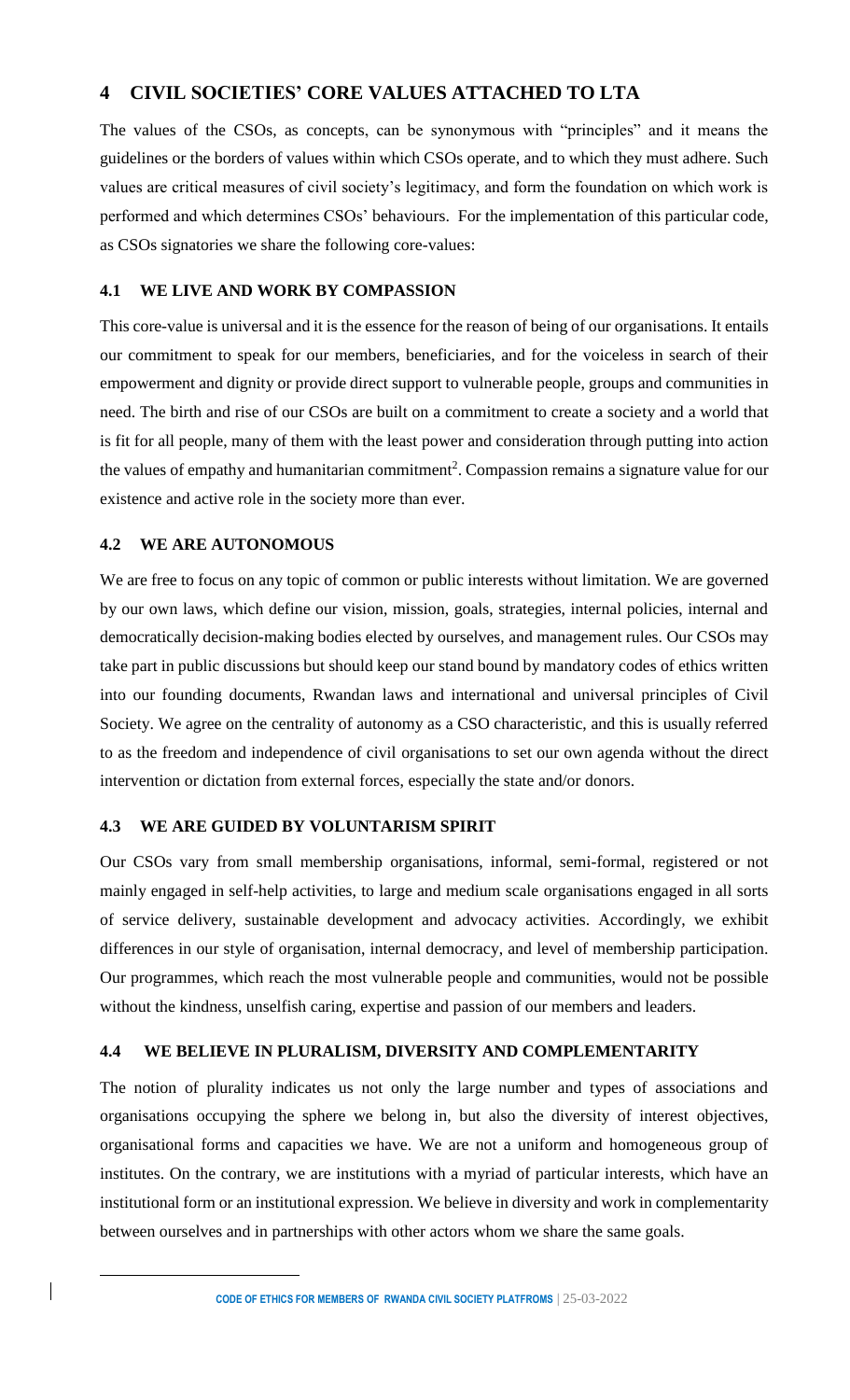#### **4.5 WE ARE NON-PARTISAN**

We are primarily expected to speak for the voiceless for policy change, inclusion, positive impact and sustainable development. Therefore, CSOs need not align to any political ideology in order to meet the universal non-partisan core value as civil society organisations. This position would hold the CSOs to only siding with the truth and rights for the people, the mandate of the CSO and the core values the organisation intends to exhibit. However, it is known that this behaviour may be seen as a sign of a lack of vibrancy of CSOs or of their limited capacity or willingness to engage in the public sphere.

#### **4.6 WE ARE NON-VIOLENT**

Although we influence policy change and advocate for the cause of the people, our approaches and strategies of actions abide by the high levels of non-violence, peace and tolerance. We strive to create and use non-violence approaches in our work, change mind-set within the communities as well as promoting tolerant nature of seeking a consensus and peace on a wide range of issues at all levels and between all parties. We encourage solving disputes and conflicts in mutual and peaceful ways.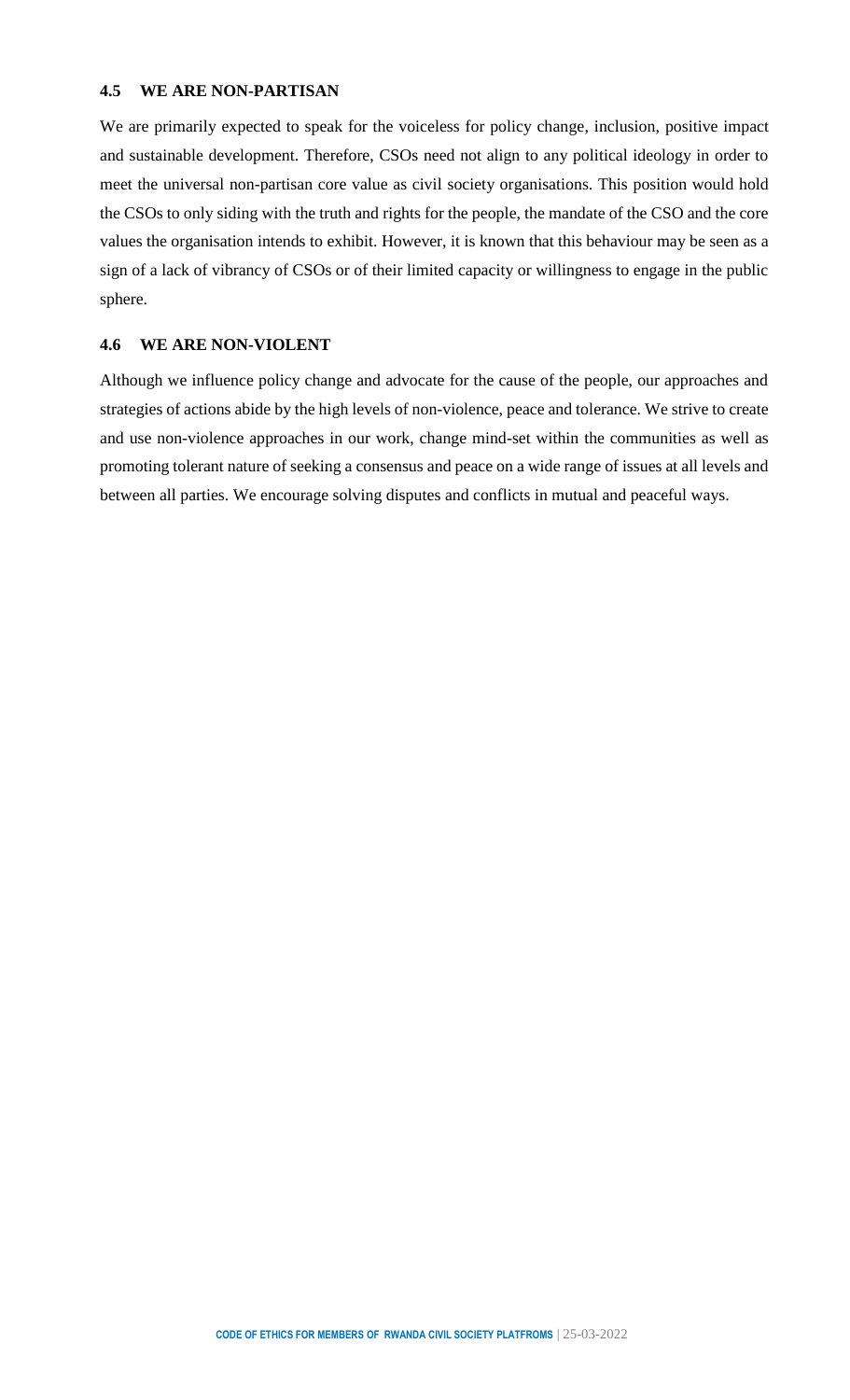# **5 PRINCIPLES AND ASPIRATIONAL COMMITMENTS**

# **5.1 GENERAL PRINCIPLES**

We commit to:

- 1. Translate the governance principles described in this code of ethics into our internal policies, rules and regulations.
- 2. Maintain the principles of legitimacy, transparency, accountability, fairness, equity, social justice and non-discrimination.
- 3. Promote good and participatory governance, monitoring and evaluation, ethical fundraising and autonomy in decision-making.
- 4. Respect, maintain and promote human rights, universal freedoms and gender equality.
- 5. Be responsive to the needs of members, communities and stakeholders, practice and evidence-based advocacy, provide high quality service, encourage professional development and construct positive relationships, partnerships and networks on the basis of solidarity, confidentiality and information exchange.
- 6. Exercise a responsive management approach to the environmental sustainability and the eco-system in all activities of our organisations.

# **5.2 OUR ASPIRATIONAL COMMITMENTS**

#### **5.2.1 Good governance**

- Be guided by principles of equity and inclusion, participation, transparency and accountability to promote good governance within RCSP Members, umbrellas and member organisations.
- Be governed fairly and responsibly by an independent, active and informed governing body.
- Possess documents that clearly define our mission, vision, general goals, programs and governance structure.
- Establish and periodically review a governance framework suitable for fulfilling our mandate. The framework shall include an appropriate governance structure and operations, relationship between the staff and the governing body, and decision-making processes.
- Review and approve the organisational annual budget, significant policies, key financial decisions, plans and programmes through which independent governing bodies of each organisation will take the leading role.
- Adopt a policy preventing and effectively managing conflict of interest situations.
- Adopt policies prohibiting any form of discrimination and promoting gender equality and participation of disadvantaged groups at all levels of our organisations.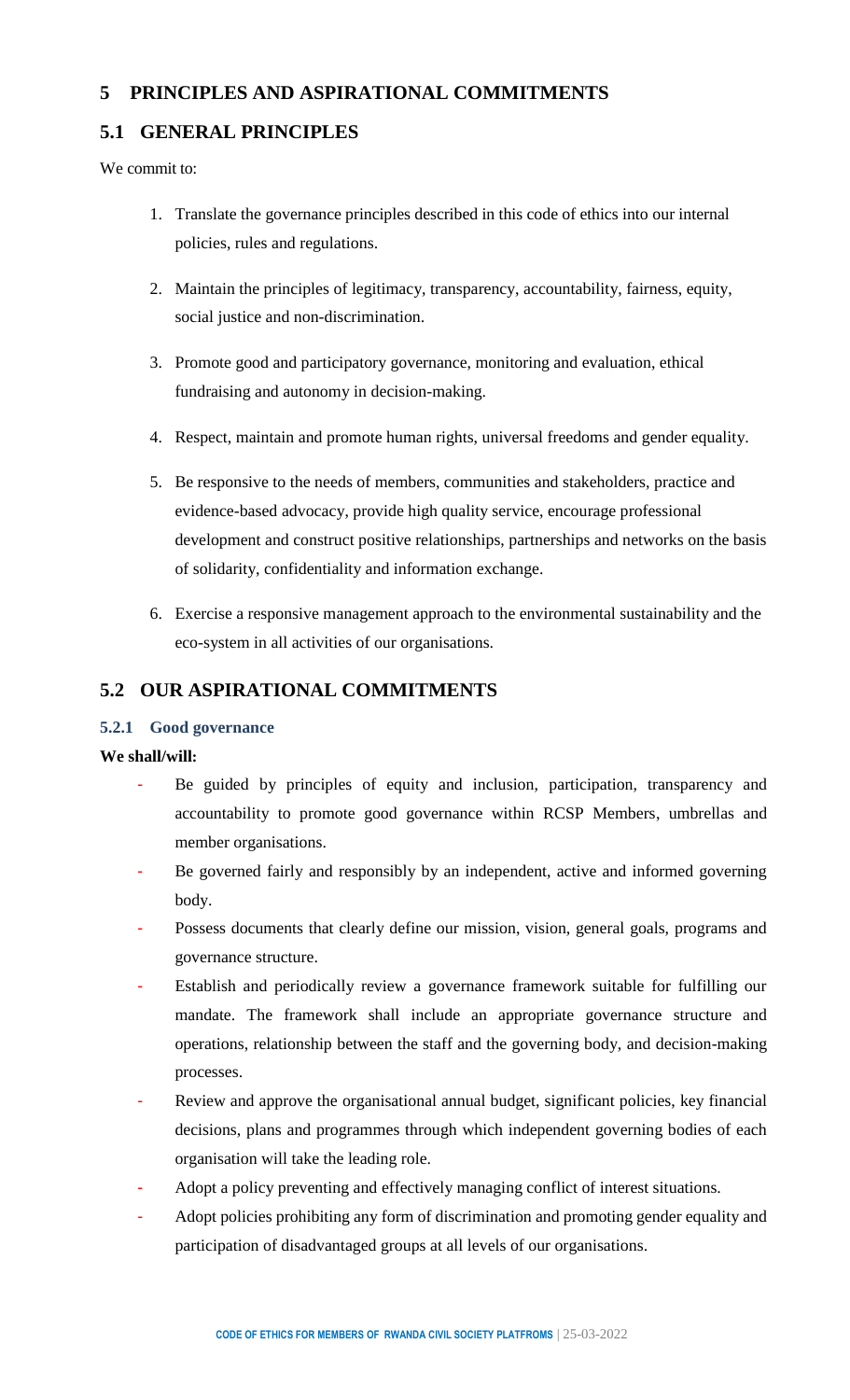#### **5.2.2 Legitimate and responsive organisation**

## **We shall/will:**

- Comply with legal and regulatory requirements, such as aligning with the state registration guidelines by following national policies, laws and code that fairly and appropriately define CSO activity (legal legitimacy).
- Be grounded in widely-held social values, norms and standards. We shall be assessed as meeting norms for performance and responsiveness by doing the good work, as implementing desired structures and processes by representing and voicing for our constituents and members (Normative Legitimacy).
- Create conditions that meet stakeholders' interests and implement projects with specific outputs and impact to them. In addition to service delivery, we shall conduct advocacy interventions to challenge roots causes and structural barriers to inclusion, equity and sustainable development for all (Pragmatic Legitimacy).
- Set goals and implement programmes, projects and activities that are widely seen as appropriate, proper, and "making sense and promote change" to our members, constituencies, communities, stakeholders and the larger society (Cognitive Legitimacy).

#### **5.2.3 Organisational Integrity and Credibility**

#### **We shall/will:**

- Conduct affairs of our organisations with integrity, trust and transparency. The organisations shall make full, open, and accurate disclosure of relevant information concerning goals, programs, finances, activities, results, effectiveness and governance to the public.
- Comply with applicable laws and regulations of Rwanda
- Be fair, impartial and properly manage shared resources, and will not abuse the given rights and position.
- Allow no advertising or imposition of political parties, groups, attitude, or attempts of political influence on others. Political discontent must not interfere with our work.
- Be independent in our work and cooperate with the state institutions, donors and other entities based on the principle of equality, in accordance with our statutory goals.

## **5.2.4 Tolerance, diversity and inclusion**

- Refrain from any form of discrimination on the basis of age, class, gender, sexual orientation, minority, geographic location, race, religion or disability in all programs, leadership and staff positions, by keeping with the Human Rights Based Approach articulated in the principles of this Code.
- Make sure we aware that the seeds of intolerance and exclusion are fear and ignorance. Tolerance is mutual respect through mutual understanding. We shall promote tolerance, and inclusion by respecting and appreciating the culture of others and their ideas and behaviours different from ours.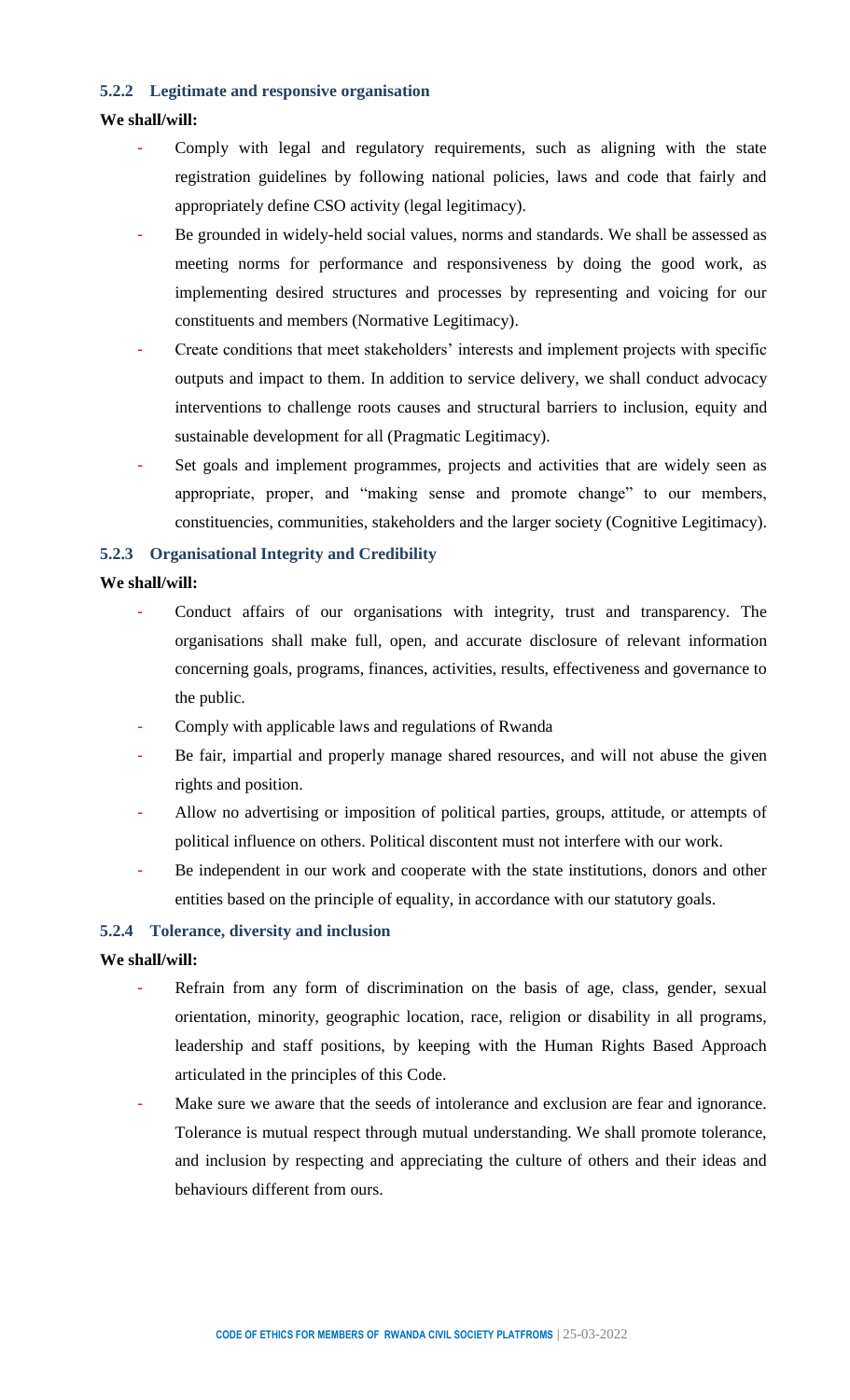#### **5.2.5 Effective financial, resources management and fundraising**

#### **We shall/will:**

- Acquire resources in ways that are in line with our values, mission, independence and goals.
- Conduct our finances in such a way as to ensure appropriate use of funds and accountability to donors, members, government and the public. We shall operate according to our documented financial policies and procedures.
- Publish the financial information on regular basis in an appropriate and easy way to read and make it available to all interested parties, our members, constituencies, donors and movements.
- Use the donations the way it is pledged in the application for grants, as the donor intended. When funds are collected from the public for a specific purpose, our organisations must clearly state their intentions in the case of surplus of raised funds.
- Use the resources for the causes they were provided for, and in ways that maximise impact towards long-term positive change. Our donors will have easy access to information about the use of their donations.
- Acquire funds with respect and promotion of locally driven knowledge.
- The RCSP Executive Office, Umbrellas Offices will not act as competitors to any member organisation in the resource mobilization and fundraising efforts. Where possible, RCSP (Executive Office) and Umbrellas Executive offices shall be a partner of their member organisations in fundraising activities.

#### **5.2.6 Open, Transparent and Accountable Organisations**

- Share and publish information on who we are what we do, and impacts of our work.
- Share information in a timely and accurate manner.
- Provide opportunities and complaints mechanisms for members and other people to question our work and engage in constructive dialogue to reach a shared understanding where possible.
- Be open and responsible in the work with institutions of the public sector, community partners, donors and all stakeholders.
- Make all of our work reports (final and progress), as well as financial
- Be open and share information with our constituents, beneficiaries and clients who use our services and to members who expect representation (Downward accountability).
- Create and maintain cooperation with our peers, partners and allies in programs, projects and advocacy interventions for more synergy, impact and sustainability (Outward accountability).
- Be open, honest and respectful to members, internal bodies, staff and volunteers who invest their talents and time in our CSO activities (Inward accountability).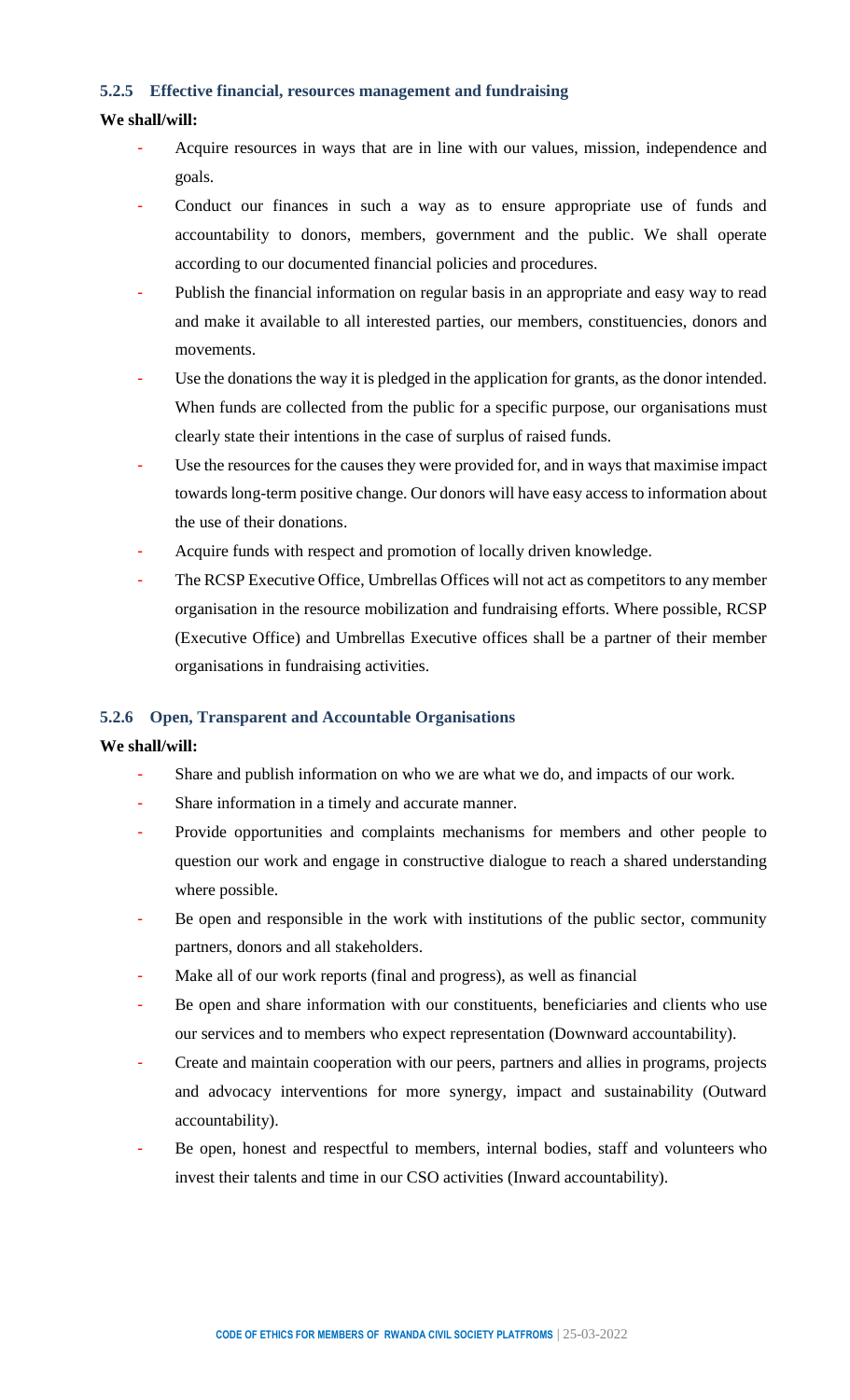#### **5.2.7 Fair and Respectful Partnerships**

#### **We shall/will:**

- Create and encourage strategic partnerships between RCSP, umbrellas and member organisations, and other partners whom we share the same goals.
- Share our data, resources and knowledge, and take important decisions collectively.
- Regularly communicate in order to ensure equal representation of all partners, and that no organisation speaks in the name of another.
- Collaborate with different kinds of organisations to achieve maximum impact on shared goals.
- Provide assistance to other organisations, when appropriate, in order to empower them and improve performance in future work.
- Not negate the work of the organisations, or file false or incorrect statements to other organisations.
- Timely react to the differences in the opinion among organisations by strengthening healthy partnership

## **5.2.8 People-Centred Organisations**

#### **We shall/will:**

- Foster meaningful participation of beneficiaries in identification of community needs and design of programs;
- Closely work with our members, beneficiaries and communities in the pursuit of a just and humane society.
- Ensure that relationships with beneficiaries should be based on mutual trust, openness and respect for their autonomy and independence.

## **5.2.9 Well-Handled Human Resources**

#### **We shall/will:**

- Have clear, well-defined, written policies and procedures related to the employees, and ensure that the policies protect the diversity and right of each individual.
- Provide employees and volunteers with job descriptions and duties that detail the organisation's expectations. Compensations and benefits will be clearly described and communicated.
- Invest in the staff and volunteers to develop their full potential in achieving our shared goals.
- Involve people at all levels of our organisation in the planning and decision making, and will encourage leadership.

#### **5.2.10 Responsible Policy Advocacy**

- Make sure that our advocacy is based on principles and evidence, and is informed by affected people.
- We will conduct advocacy initiatives in the spirit of partnership and joint responsibility.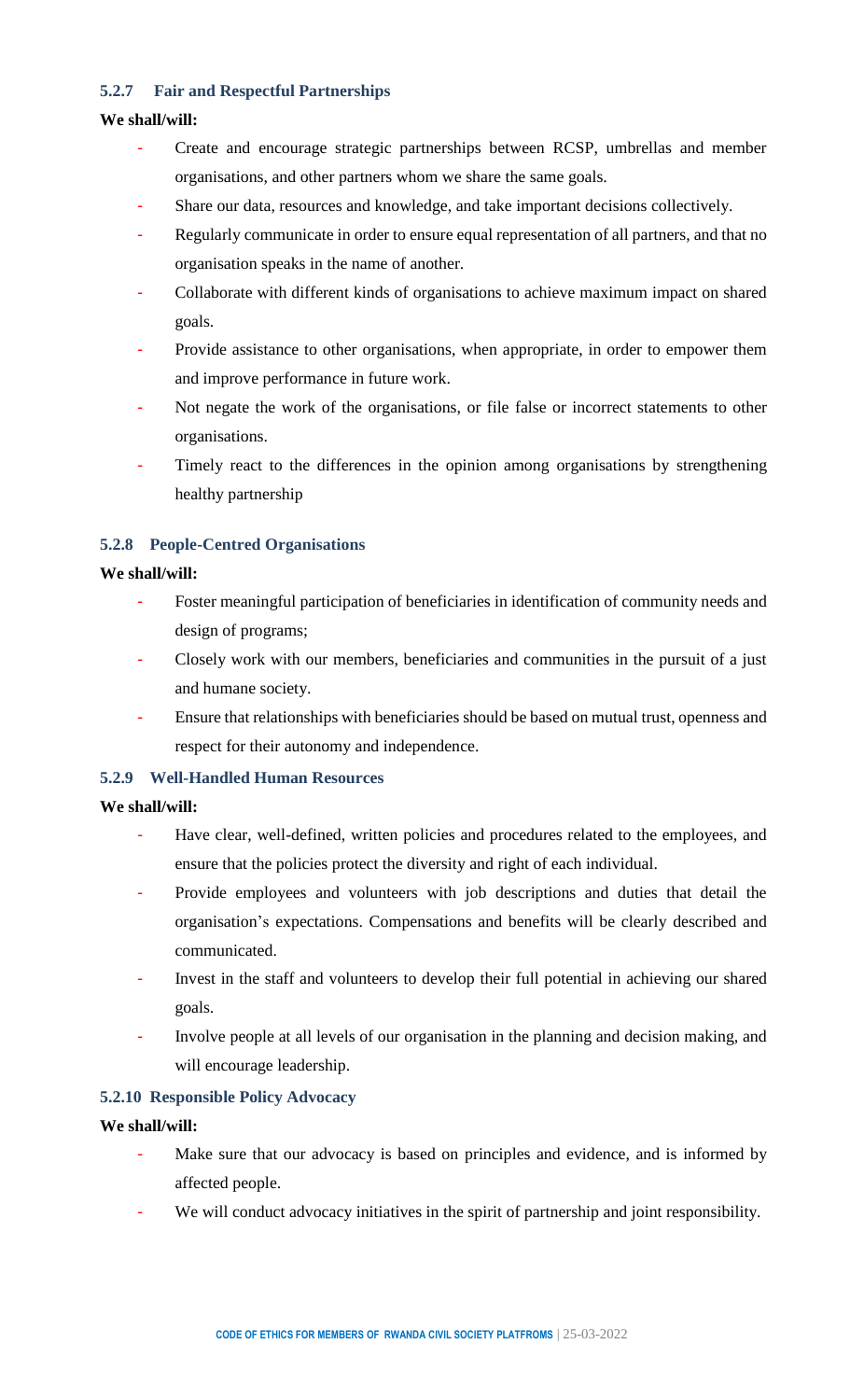## **5.3 STRENGTHENING GOOD AND LASTING RELATIONSHIPS**

## **5.3.1 Our relations with other CSOs at local, national and regional levels.**

## **We shall/will:**

- Treat each other and all other civil society organisations with respect to their areas of focus, expertise, and diversity of approaches.
- Be encouraged to share information on programs and objectives where possible;
- Seek to cooperate and collaborate with other NGOs and CBOs in the implementation of programs to the benefit of target groups and the wider society where possible;
- Seek to develop partnerships with the aim of minimizing duplication and maximizing efficient use of resources
- Strive for the autonomy and protection of the rights of civil society organisations;
- Be encouraged to express solidarity with campaigns and actions of other organisations where these are consistent with the NGO's institutional purpose;
- Act in concert and synergy to promote the growth and effectiveness of the sector.

#### **4.3.2. Our relations with our donors and international partners**

#### **We shall/will:**

- Ensure adequate consultations among the sector members on key issues in order to ensure fair representation of the NGO sector's views.
- Strive to have their agendas set by members and target communities and shall impress this policy on donor partners and international NGOs;
- Work on global issues of concern in concert and synergy with donor partners and international NGOs on a basis that does not compromise the integrity of the NGO;
- Subject its collaboration with international NGOs and donor partners to the scrutiny and evaluation of its members;
- Strive to ensure that modes of collaboration with donor partners reflect the best practices of good partnership, ensuring respect for autonomy, independence and diversity of approaches
- Ensure that NGO representation in national, regional and international fora will always be based on an organisation's primary mandate and program focus.
- Insist that NGO representatives to international fora have an obligation to report back to the NGO community on the outcomes of their mission.

#### **5.3.2 Our relations with Government, regulator**

#### **We shall:**

- Seek fair and respectful partnerships with Government based on the processes outlined in the NGO laws in adherence to the principles outlined in this Code of Ethics.
- Ensure that Government partnerships shall be undertaken on the basis of mutual respect for the independence, autonomy and diversity of approaches and priorities of all partners.
- Participate where appropriate in dialogue and cooperation with different Government agencies at national and local level towards the attainment of sustainable human development.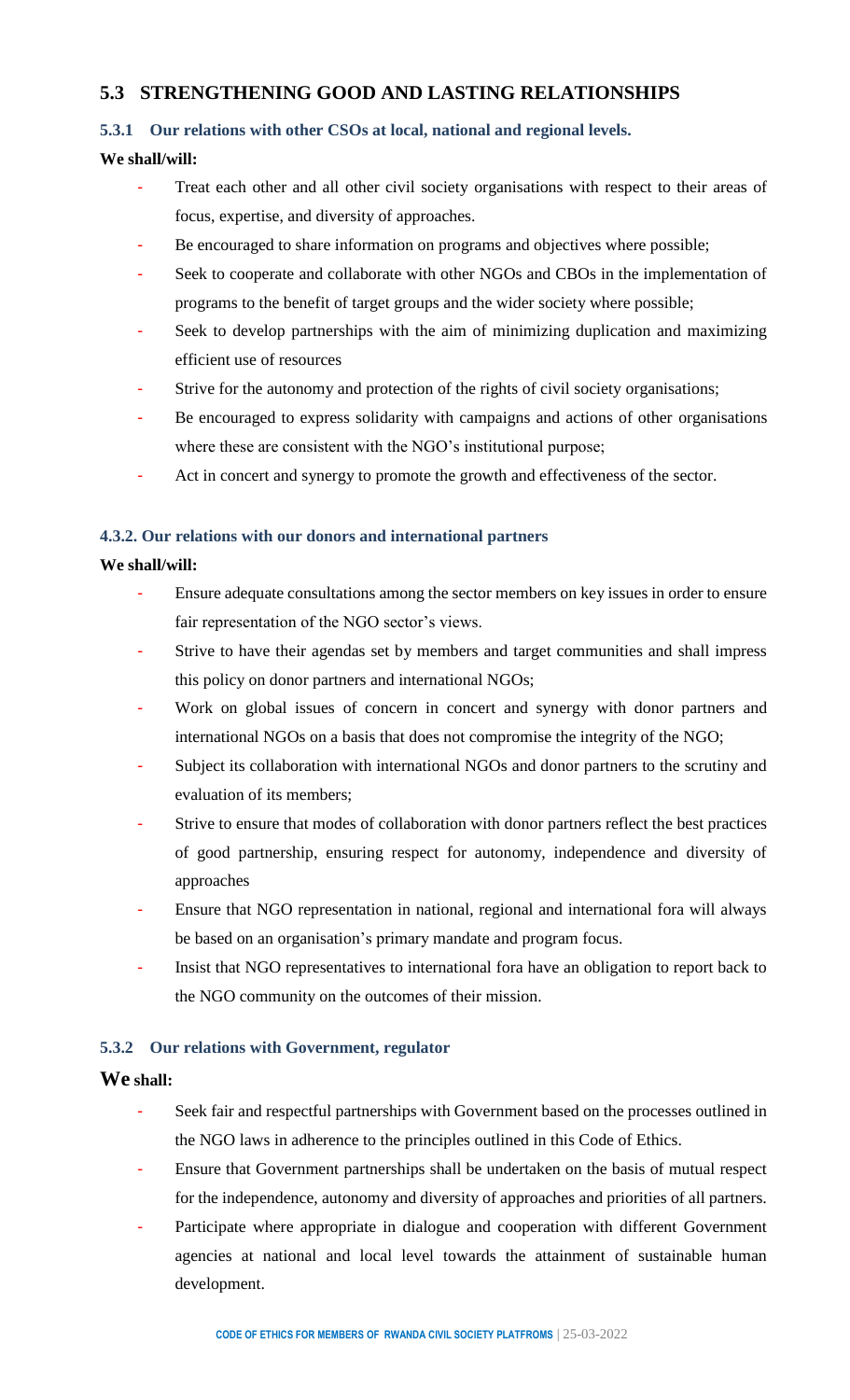- Collaborate and engage government agencies in the search of lasting solutions to issues affecting communities that are aligned to our mission, goals and programs.

#### **5.3.2. Our relations with the Private Sector, Media and Political Parties**

#### **We shall/will:**

- Be as neutral and professional as possible.
- Respect the special roles of the Private Sector in the pursuit of local and national development.
- Respect the media as both a stakeholder group and as a channel of communication.
- Note the important role and contribution of political parties in promoting democratic traditions of our members, constituents, communities and our country.
- Explore all opportunities for cooperation and strive for optimal developmental partnerships with the media, private sector and political parties, being guided by the values and principles of this Code of Ethics.

#### **5.3.3. Our relations with members, constituency and beneficiaries**

- Improve our interactions and relations with our members and beneficiaries to collect their views, concerns
- Regularly analyse concerns and need of our members and beneficiaries
- Plan our interventions that respond to the needs and priorities of our members and beneficiaries.
- Establish mechanisms and communication systems that strengthen and help to keep regular interactions between our organisations and our members, constituents and beneficiaries.
- Conduct regular satisfaction surveys to get feedback from our members, constituents and beneficiaries.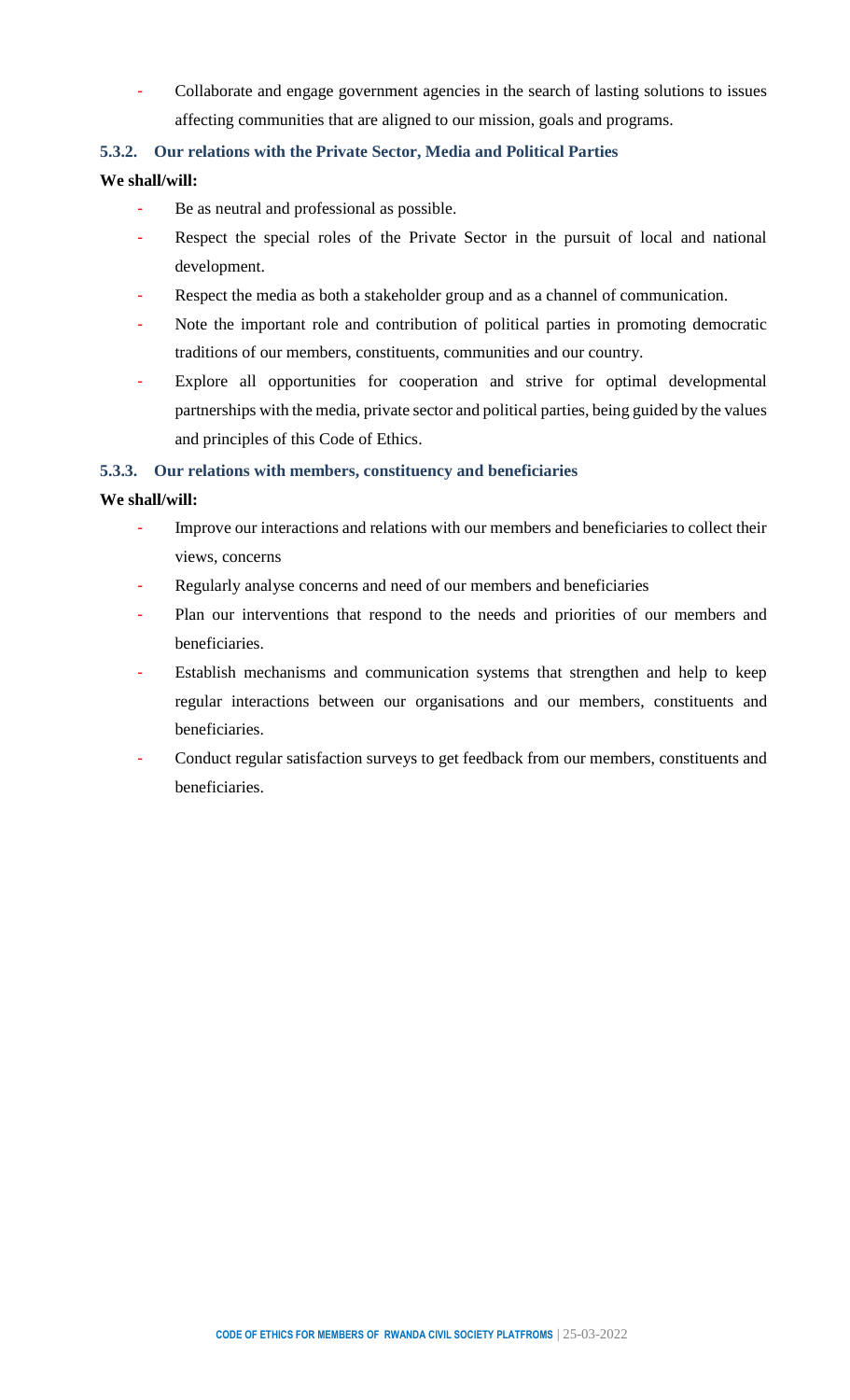# **6. GOVERNANCE, MANAGEMENT, MONITORING AND EVALUATION OF THE CODE**

- 6.1. At national level, RCSP will establish an LTA Committee at national level of 6 people (1 President, 1 Vice-President, 1 Secretary, Three Advisors) elected from the umbrellas and by umbrellas.
- 6.2. At intermediate level, Umbrellas and Networks, all activities regarding LTA will be managed and monitored by existing internal audit committees. Where it is necessary, the committees may be reinforced and responsibilities extended.
- 6.3. At lower level, every individual member organisation will establish an Internal LTA Committee of 3 people (1 President 1 Secretary and 1 Advisor) democratically elected by the General Assembly for a period of 3 years.
- 6.4. The LTA committee at every level shall oversee the implementation of LTA principles and management of the Code.
- 6.5. The LTA National Committee and Audit Committees at umbrellas level shall be responsible for creating awareness of the principles among members and other stakeholders; ensuring the mainstreaming of this Code in all CSOs operations and functions.
- 6.6. The LTA National Committee and audit Committees at umbrellas and member organisations level will monitor and evaluate the implementation process; facilitate the management conflict resolutions; receive and hear complaints from members, beneficiaries, employees, partners and other stakeholders in relation to the LTA principles and the Code, and thereafter advise and recommend corrective actions to be taken by the concerned CSO itself.
- 6.7. Elected committees at all levels will operate in a freely, open and transparent manner and their reports will internally be shared with the concerned CSO and where necessary in the General Assemblies.
- 6.8. These Committees will propose amendments and any revisions to the Code at every level. However, the 2/3 members of the General Assembly of RCSP will decide on the proposed amendments (in every 3-5 Years).

## **7. AWARDS, and INCENTIVES**

- 6.1. The LTA implementation framework, as a standalone document, provides LTA check lists that will serve as a basis and reference of indicators and practices to implement, monitor, evaluate, and comply with the provisions of the Code.
- 6.2. From the agreed check list, the LTA National Committee and the Internal LTA Committees, will assess and decide on members who successful complied with the provisions set in the Code and who will receive awards and/or incentives. Similarly, they will also identify, critically assess and report on members who failed to comply and sanctions to infringe.
- 6.3. Awards and incentives will vary from symbolic, monetary, granting materials equipment, and recognition.
- 6.4. Sanctions will be gradually and vary from, advising through verbal and written notification for change, temporary suspension, exclusion from RCSP or Umbrella.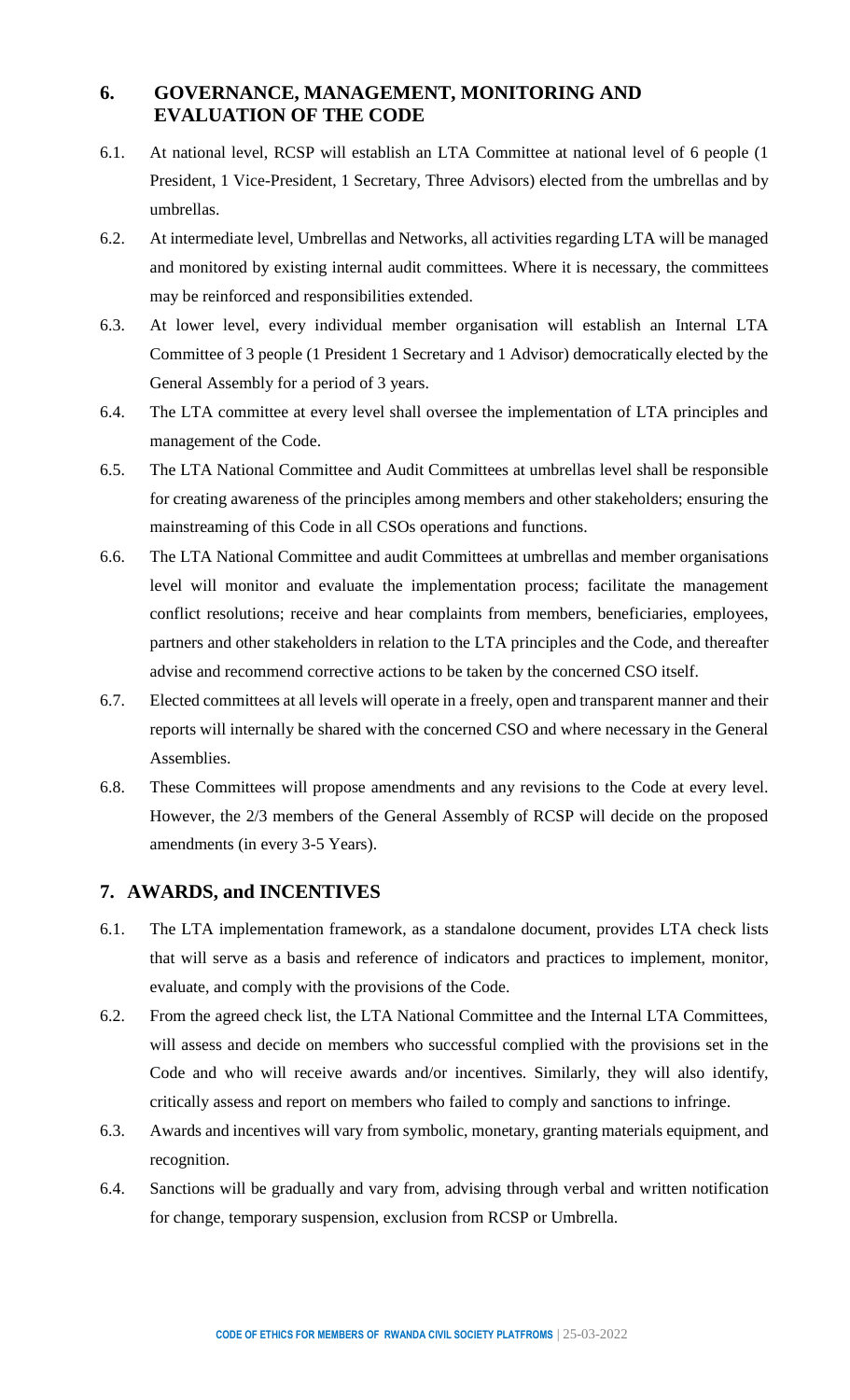## **7. COMPLAINTS MECHANISMS AND PROCEDURES**

Every Organisation will establish complaint and feedback mechanisms allowing members, staff, and beneficiaries to report any issue related to the implementation of LTA principles and the provision of this Code.

# **8. UPHOLDING THE CODE**

- 8.1. Enforcement of the Code as a self-regulation mechanism is within the authority of the RCSP and umbrellas. The Code affirms the Civil Society values and LTA principles and is offered as a civil society pledge of good faith in the positive engagement in the interest of CSOs image and sustainability. In that pursuit of trust, excellence and sustainability in all areas of operations within the development sector, CSOs shall observe the stated good practices.
- 8.2. This Code is applicable to all members and prospective members of RCSP and affiliated Umbrellas; any organisation seeking to benefit from what the Code offers and any other CSO willing to sign on.
- 8.3. RCSP, umbrellas and member organisations who act for and/or on the behalf of the signatories are expected to adopt, sign this Code at RCSP General Assembly.
- 8.4. These Signatories will be the primary agents through which adherence to the Code will be promoted among other CSOs.

## **9. RESPONSIBILITIES OF SIGNATORIES**

#### **As Signatories to the Code, WE shall:**

- 9.1. Monitor and evaluate the ways in which the Code impacts leaders and peoples' behaviours and organisational culture. Specifically, our leaders shall monitor how our organisations conduct business in light of the requirements of LTA principles and the Code particularly trust, excellence and sustainability of CSOs in Rwanda.
- 9.2. Individually and collectively be responsible for implementation, self-control, monitoring ourselves and our performance in relation to the requirements of LTA principles and the code of ethics.
- 9.3. Ensure that monitoring and evaluation of the compliance to LTA principles and the Code is shared between our General Assembly, Board of Directors, all governing bodies, Executive teams, and other interested stakeholders.
- 9.4. Be charged with the responsibility of bringing to the attention of the Umbrellas and RCSP breaches of the Code. In the event of a complaint being brought against any organisation under the terms of this code, signatories to the Code shall co-operate with the LTA National Committee and Internal LTA Committees at umbrellas level, to conduct further investigation, provide needed advice, achieve reconciliation and solidarity and maintain compliance and the integrity of the Code.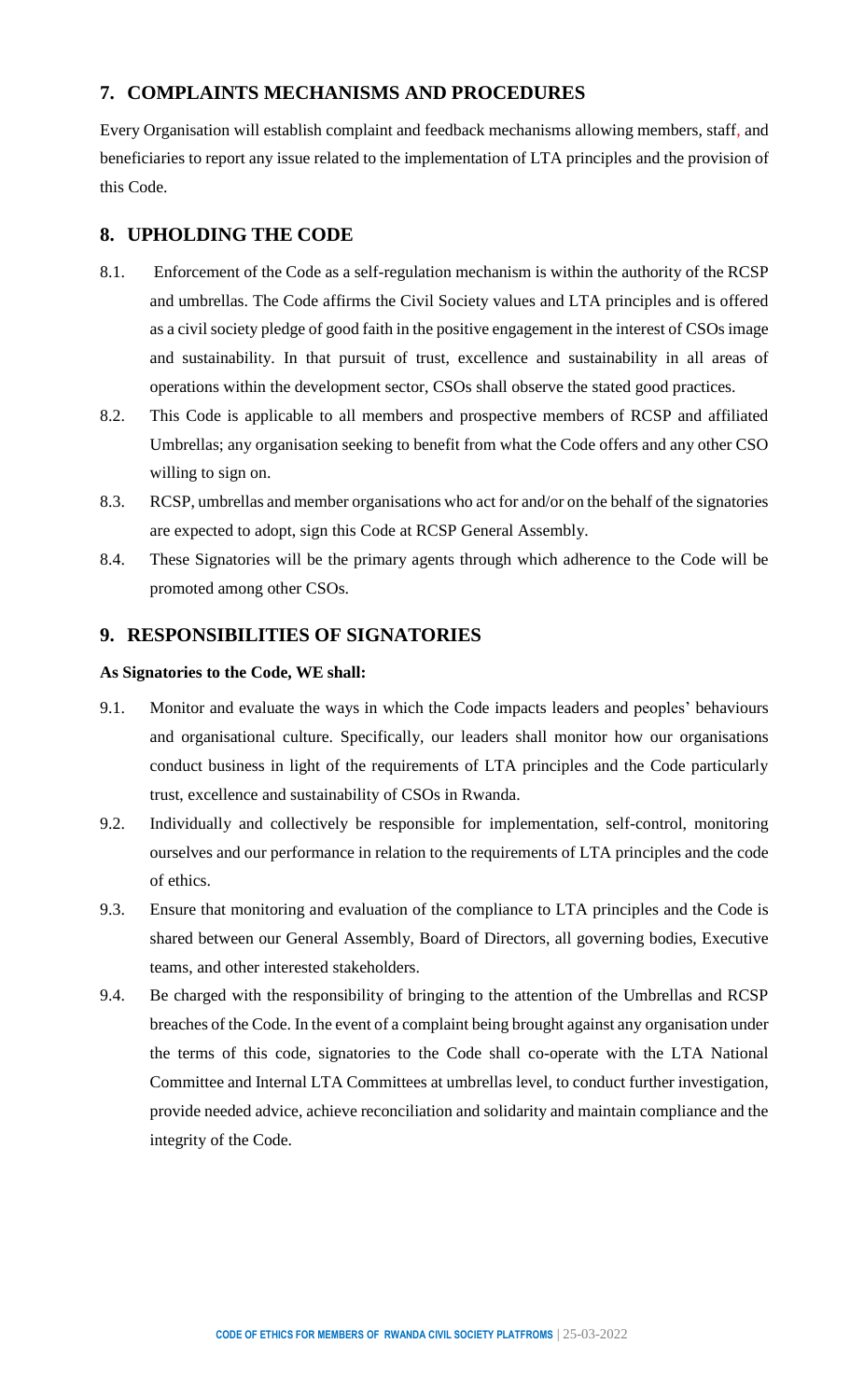## **10.AMENDMENTS TO THE CODE**

- 10.1. Amendments to the Code shall be finalized with the approval of two thirds of the signatory organisations attending the session of the General Assembly of the RCSP.
- 10.2. Proposed amendments should be submitted to the RCSP six (6) months prior to this event to facilitate review, circulation and discussion.

## **11.AGREEMENT**

We recognize that our organisation must be transparent and accountable to our members, communities, government, donors, stakeholders and the entire society. We pledge to strictly observe and abide by the terms, values and provisions of the Code of Ethics.

We recognise the need for periodic peer evaluation of the implementation of this code of ethics. We pledge to receive with high considerations the support, advise and recommendations from the RCSP and the umbrella organisation and we commit make necessary changes in our institution following the recommendations that may accrue from the evaluation of the implementation of this code of ethics.

# **NAME OF THE ORGANISATION RCSP**

| <b>ADDRESS</b>                              | <b>ADDRESS</b>                              |  |  |
|---------------------------------------------|---------------------------------------------|--|--|
| <b>NAME OF OFFICIAL</b><br><b>SIGNATORY</b> | <b>NAME OF OFFICIAL</b><br><b>SIGNATORY</b> |  |  |
| <b>TITLE</b>                                | <b>TITLE</b>                                |  |  |
| <b>DATE</b>                                 | <b>DATE</b>                                 |  |  |